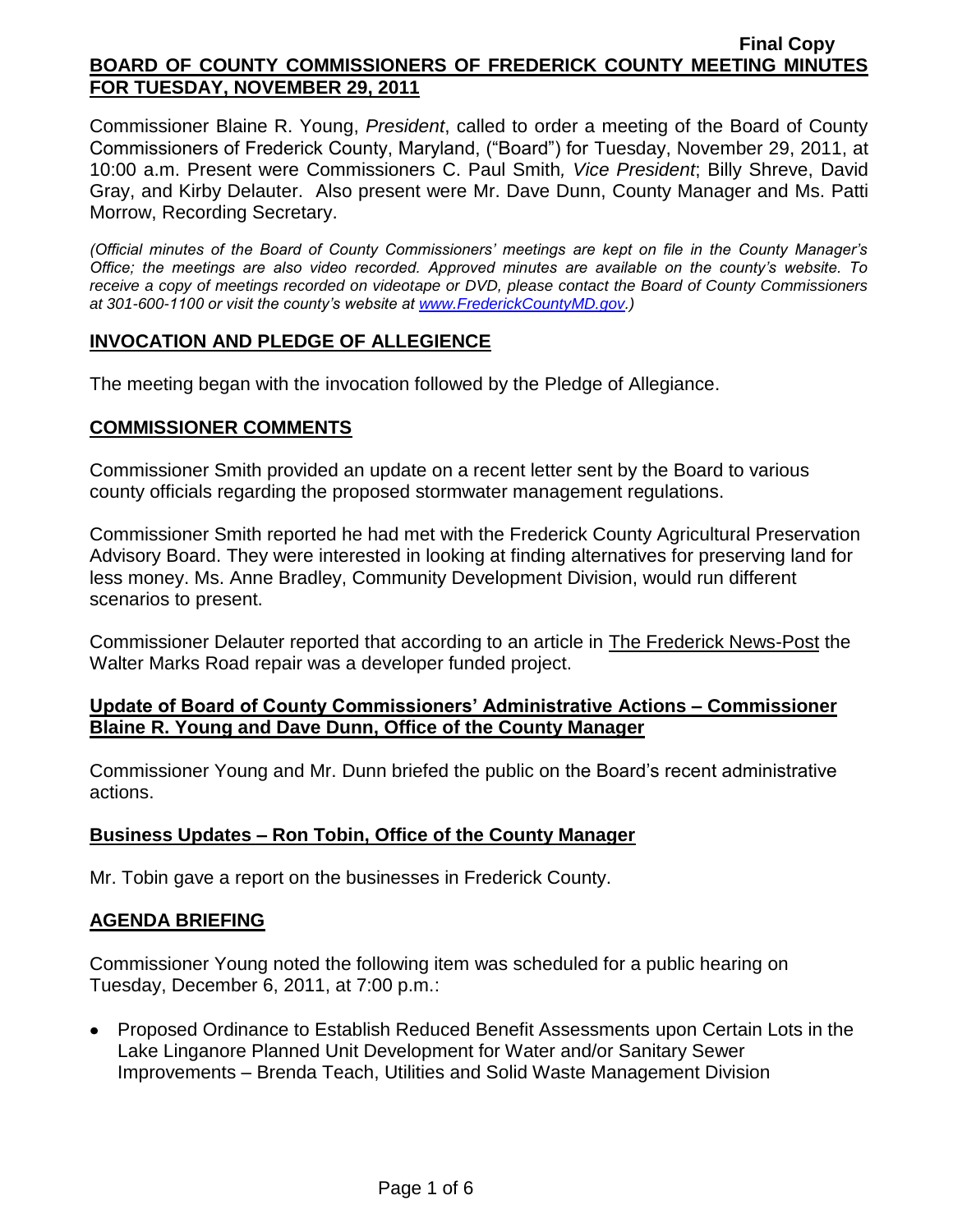# **CONSENT AGENDA**

The following items were presented on the consent agenda:

## BUDGET TRANSFER

1. #BT-12-086, Department of Aging, Citizens Services Division

# GRANT

FFY 2012 Advanced Life Support Training Grant **and** Attached Budget Transfer – Doug Brown, Fire and Rescue Services Division

Commissioner Smith moved to approve the consent agenda as presented. Commissioner Gray seconded the motion that passed 5-0.

## **ADMINISTRATIVE BUSINESS**

## **Bid Award – Purchasing Memo #12-078 – SOQ/RFP#12-CSC-01. Recommendation for Award of Construction Management and Inspection Services IDQ - Hal Good, Finance Division**

Commissioner Shreve moved to approve Purchasing Memo #12-078. Commissioner Smith seconded the motion that passed 5-0.

## **Fort Detrick Right of Entry – John Mathias, Office of the County Attorney**

Mr. Mathias presented a request from Fort Detrick to approve a right of entry agreement to allow Fort Detrick officials and their contractors to drill wells and investigate possible remedial efforts on the Montevue campus.

Mr. Mathias indicated he had received another request for a similar right of entry onto another county property.

Commissioner Gray moved to authorize Commissioner Young to sign the Right of Entry Agreement as presented with further authorization to allow Commissioner Young to sign other similar Right of Entry Agreements after review and approval by the Office of the County Attorney. Commissioner Smith seconded the motion that passed 5-0.

## **Decision on Proposed Changes to the Frederick County Personnel Rules (Public hearing held 11/15/11) – Mitch Hose, Human Resources Division**

Mr. Hose and Ms. Sophia Dobransky, Human Resources Division, summarized the comments made during the recent public hearing.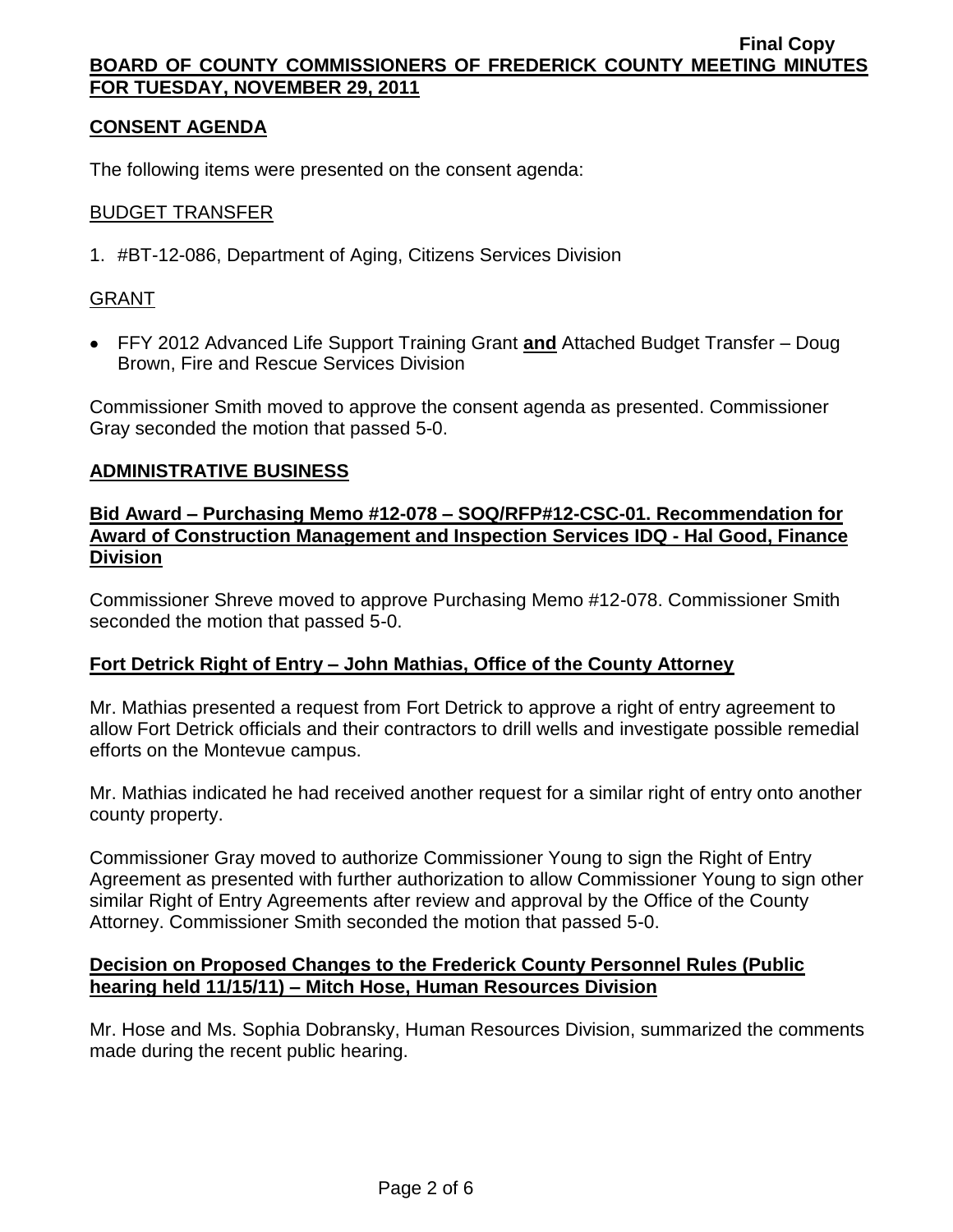Commissioner Young moved to adopt the ordinance that would change the personnel rules with the following changes and amendments:

- Current extended sick leave would be reduced to six-months;
- Reinstate sick leave donor program to 30 working days at 100% pay;
- Elimination of Good Friday holiday and give an extra day of annual leave;
- Elimination of the Columbus Day and Presidents Day holidays and keep the General Election holiday;
- Employee education program reimburse county employees for only job related classes;
- Begin a defined contribution plan for non-uniformed employees hired on or after July 1, 2012.

Commissioner Smith seconded the motion that passed 5-0.

(A copy of the approved/adopted ordinance can be obtained in the County Manager's Office or from the county's website, [www.FrederickCountyMD.gov.](http://www.frederickcountymd.gov/))

# **WORKSESSION**

## **Discussion with the Interagency Internal Audit Authority (IIAA) Members – Board of County Commissioners**

Mr. Timothy Pollak and Mr. Allan Joseph, IIAA, addressed the Board regarding the request for proposal for the outsourcing of certain internal audit functions.

Mr. Larry Dyckman, Office of Internal Audit, Montgomery County, Maryland, commented on the audit functions in Montgomery County.

Public comment was heard from:

- Bonnie Bailey-Baker
- Margaret Hyndman

No action was taken as this item was informational.

# **Purchasing Memo #12-079 - Request to Approve Conducting Solicitation and Evaluation Process Utilizing a Request for Proposal (RFP) – Hal Good, Finance Division**

Mr. Good presented the request to the Board.

Commissioner Young moved to approve conducting a solicitation and evaluation process to determine if it would be economically and operationally advantageous to outsource and / or co-source certain internal audit functions in addition to the Interagency Information Technologies Division (IIT) audit services currently being outsourced utilizing an RFP process in conjunction with the IIAA and there would be no change in the IIAA roll and/or authority. Commissioner Smith seconded the motion that passed 3-2 with Commissioners Smith and Gray opposed.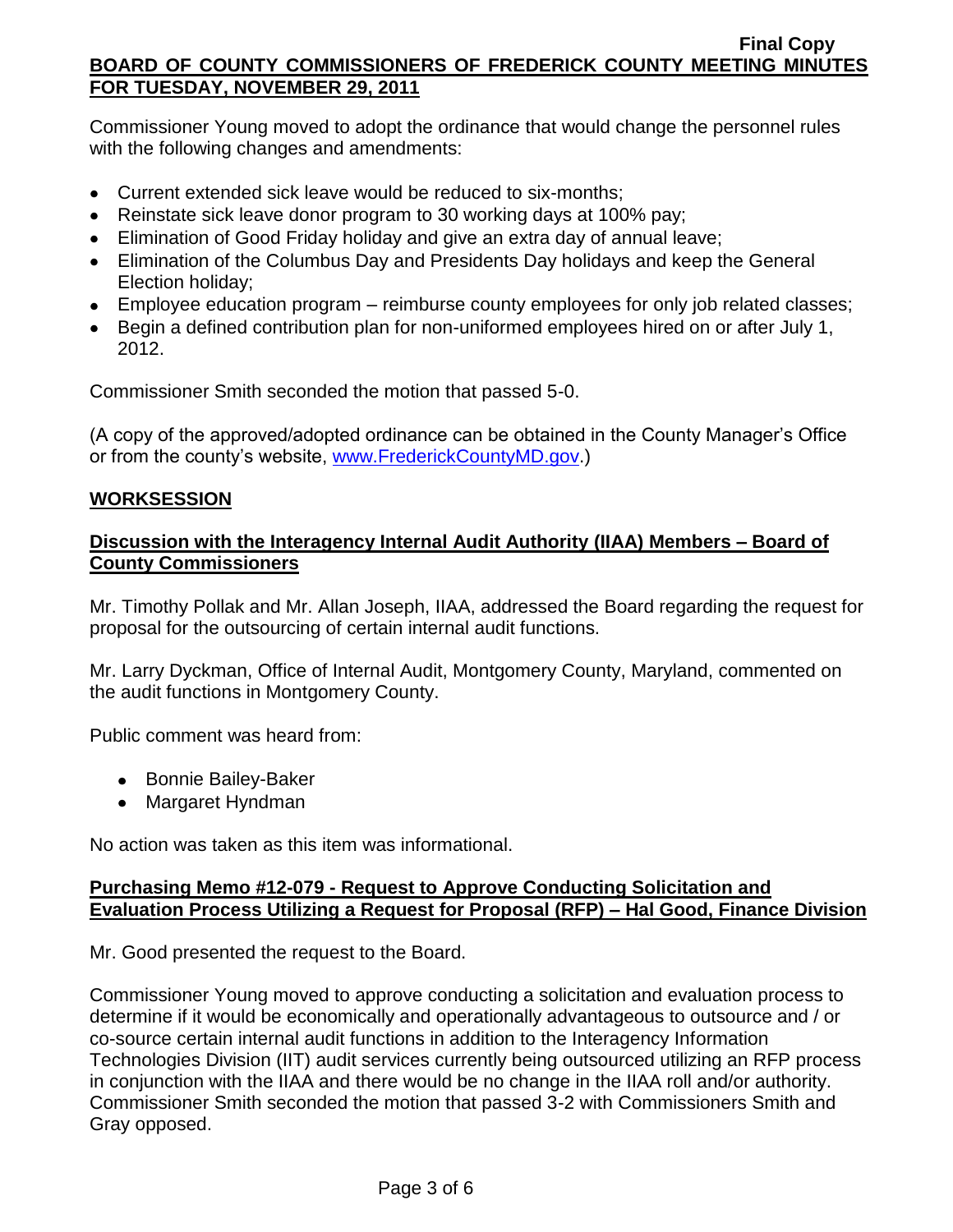# **PUBLIC COMMENTS**

• Bonnie Bailey-Baker

# **QUESTIONS – PRESS**

• Bethany Rogers, The Frederick News-Post

# **CLOSED SESSION**

Commissioner Smith moved to go into closed session under the Maryland Annotated Code State Government Article § 10-508(a) (7) To consult with counsel to obtain legal advice on a legal matter and (8) To consult with staff, consultants, or other individuals about pending or potential litigation. Commissioner Shreve seconded the motion that passed 5-0.

## **ADJOURN**

The meeting adjourned at 12:45 p.m.

Patricia A. Morrow Recording Secretary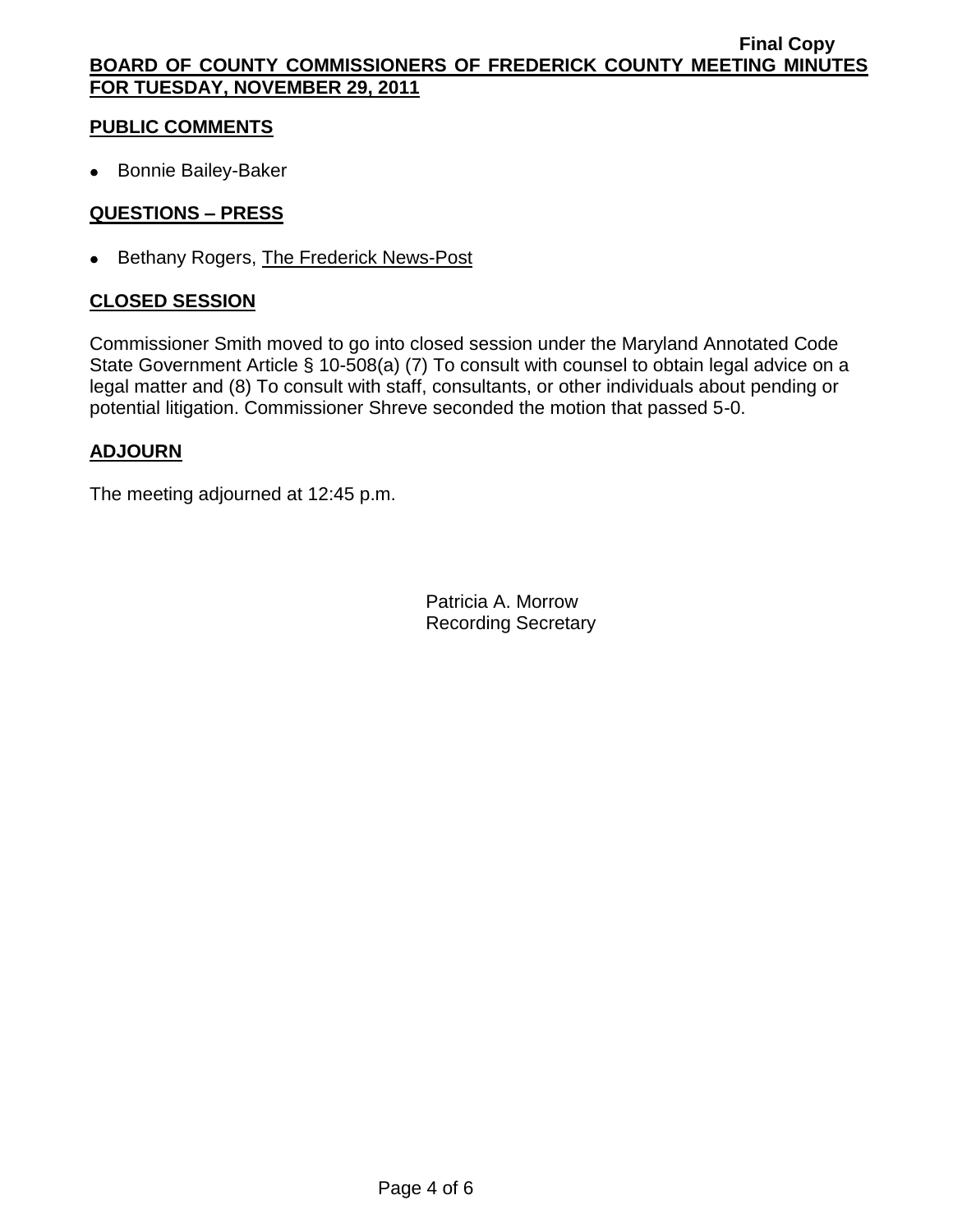# **FORM OF STATEMENT FOR CLOSING THE MEETING OF TUESDAY, NOVEMBER 29, 2011**

# **STATUTORY AUTHORITY TO CLOSE SESSION**

## **State Government Article §10-508(a):**

(7) To consult with counsel to obtain legal advice on a legal matter and (8) To consult with staff, consultants, or other individuals about pending or potential litigation.

## **Motion:**

Commissioner Smith moved to go into closed session under the Maryland Annotated Code State Government Article § 10-508(a) (7) To consult with counsel to obtain legal advice on a legal matter and (8) To consult with staff, consultants, or other individuals about pending or potential litigation. Commissioner Shreve seconded the motion that passed 5-0.

## **Time and Location:**

12:45 p.m. – Third Floor Meeting Room, Winchester Hall

## **Topic to be Discussed:**

To discuss pending litigation and related issues with the county attorneys and staff.

Patricia Morrow Recording Secretary